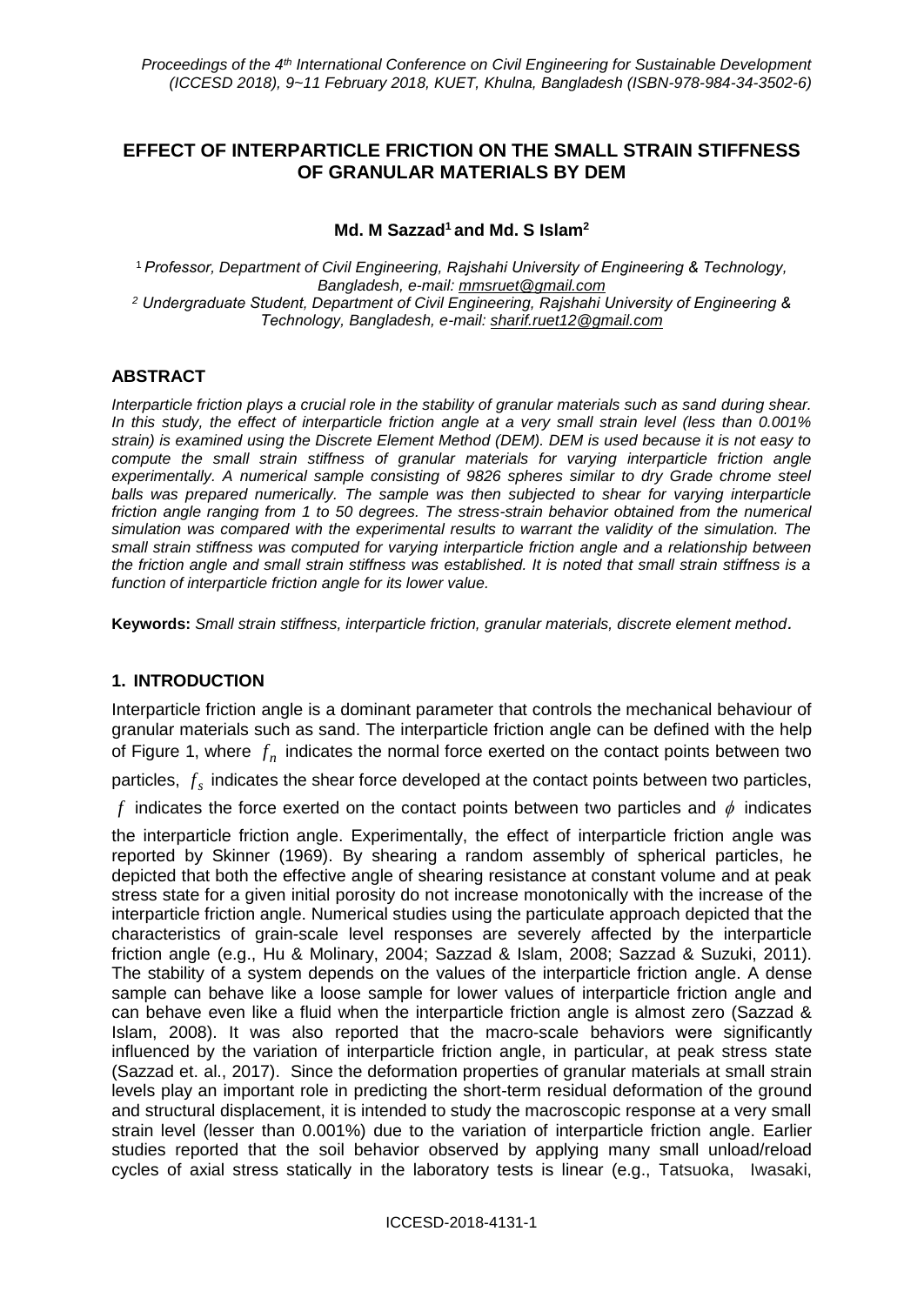Fukushima & Sudo, 1979; Enomoto, 2016). It should be noted that the experimental device should be extremely precise with a higher degree of accuracy to measure the small strain stiffness. Conventional experimental facilities may not be able to measure the strain at such a very small strain level. Numerical methods such as the discrete element method (DEM) pioneered by Cundall and Strack (1979) can be used instead. So far, only a limited number of studies were reported in the literature that considered the DEM to estimate the small strain stiffness parameters (Sazzad et. al., 2017).

So, the objective of the present study is firstly to simulate the laboratory stress-strain response of conventional triaxial compression (CTC) tests carried out using the steel balls (i.e. spheres) and secondly to observe the effect of the variation of interparticle friction angle on the small strain stiffness parameter (i.e elastic modulus) of granular materials. To do this, the laboratory based conventional triaxial compression (CTC) test reported in Cui, O'Sullivan & O'Neil (2007)] and O'Sullivan, Cui & O'Neil (2008) on dry grade chrome steel balls under vacuum confinement of 80 kPa was simulated using the discrete element method. A numerical sample consisting of 9826 spheres was randomly generated without any initial interparticle contact. The generated numerical sample was compressed in different stages to attain a confining pressure of 80 kPa. During the compression, the periodic boundary condition was applied. The simulation of the CTC test was carried out under the strain control condition using the DEM. A very small strain increment was assigned so that the quasi-static condition could be attained and the effect of numerical damping became minimum. The simulated data were recorded at required intervals for the post analysis. The stiffness parameter at a very small strain range smaller than 0.001% was carefully measure for varying interparticle friction angle.



Figure 1: Interparticle friction angle,  $\phi$  with force vectors in  $x_1$ - $x_3$  plane

### **2. DISCRETE ELEMENT METHOD AND OVAL**

Discrete element method (DEM), also called distinct element method, is a family of numerical methods for computing the motion of large number of small particles. DEM is a numerical technique where Newton's second law of motion is applied. The translational and rotational accelerations of a 3D particle in DEM are computed using the Newton's second law of motion and are expressed as follows:

$$
m\ddot{x} = \sum f_i \qquad i = 1 - 3 \tag{1}
$$
  

$$
I\ddot{\theta} = \sum M \tag{2}
$$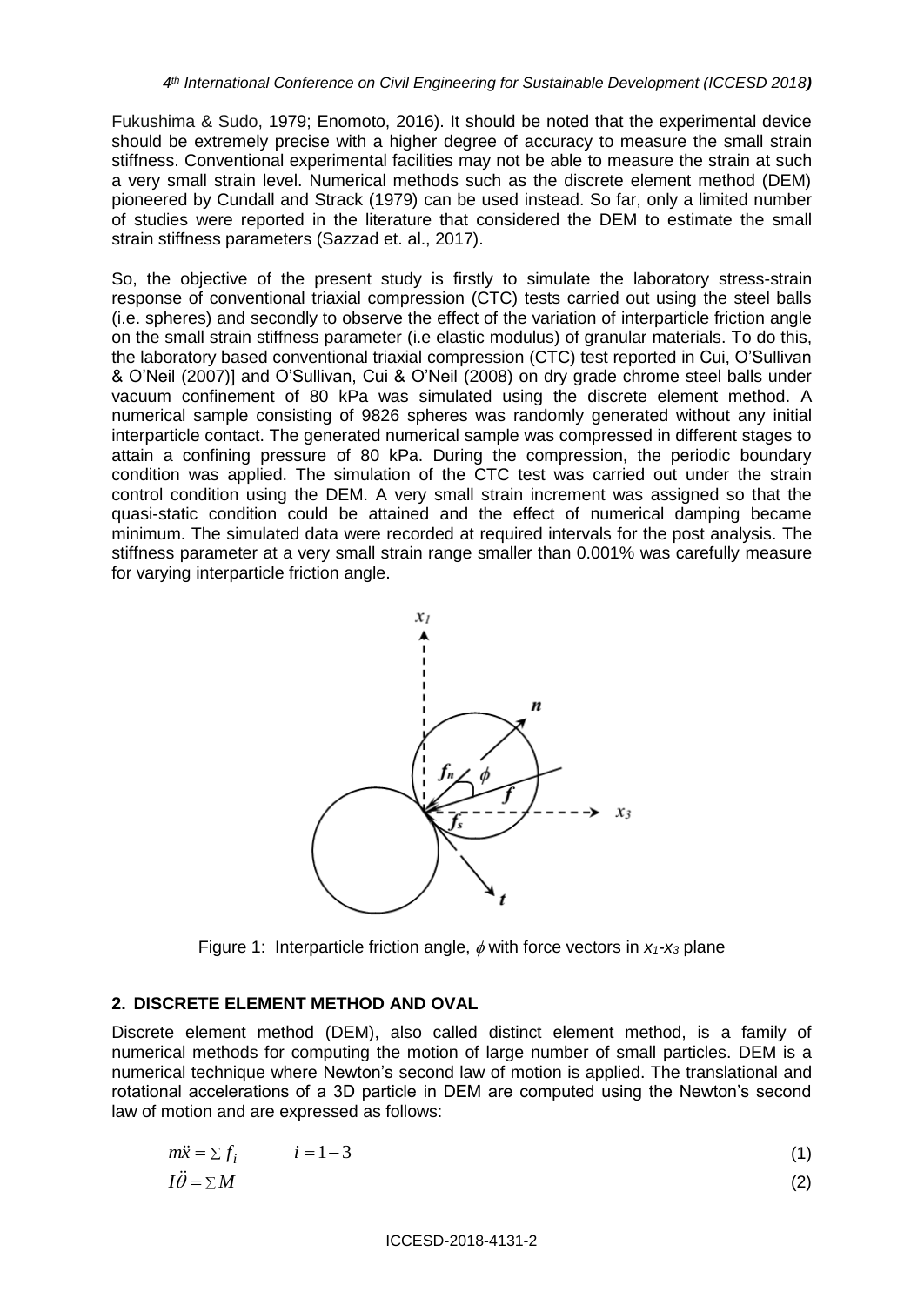where  $f_i$  are the force components,  $M$  is the moment,  $m$  is the mass,  $I$  is the moment of inertia,  $\ddot{x}_i$  are the translation acceleration components and  $\ddot{\theta}$  is the rotational acceleration of the particle. Velocities and displacements of particles are obtained by integrating the accelerations over time successively. For basics of DEM, readers can refer to Cundall and Strack (1979). Computer program OVAL is used to analyse the particulate assemble using the DEM. The effectiveness of OVAL has already been recognized (Kuhn, 1999; Sazzad & Suzuki, 2010; Sazzad & Suzuki, 2013; Sazzad, 2014). In the present study, Hertz-Mindlin contact model is used. The normal force of a Hertz-type contact is computed as follows (Sazzad, Sneha, & Rouf, 2017):

$$
F^n = \frac{\overline{E}a^3}{R} \tag{3}
$$

$$
\overline{E} = \frac{8G}{3(1-\nu)}\tag{4}
$$

$$
a = \sqrt{\frac{d \times R}{2}}\tag{5}
$$

$$
R = \frac{2R_1R_2}{R_1 + R_2} \tag{6}
$$

Here,  $E$  is the elastic constant,  $a$  is the contact radius,  $d$  is the overlap between the contacting particles, R is the effective radius of curvature,  $R_1$  and  $R_2$  are the radii of curvatures of two particles at contact.

### **3. NUMERICAL SAMPLE PREPARATION**

In the present study, the laboratory based conventional triaxial compression (CTC) test reported in Cui, O'Sullivan & O'Neil (2007) and O'Sullivan, Cui & O'Neil (2008) on dry grade chrome steel balls under vacuum confinement of 80 kPa was used to compare with that of DEM to depict the authentication of DEM based simulated results. Three types of spheres having the radii of 2 mm, 2.5 mm and 3 mm, respectively, having a mixing ratio of each type particle of 1:1:1 (a sample height to width ratio of two) were used in the laboratory test. The void ratio of nonuniform sample used in the experiment was 0.603. The characteristics of the spheres used in the CTC tests as reported in Cui, O'Sullivan & O'Neil (2007) and O'Sullivan, Cui & O'Neil (2008) are shown in Table 1. For numerical study, a numerical sample consisting of 9826 spheres similar to the experimental study was randomly generated without any initial contacts among spheres. The spheres were modeled as particles. This is because it simplifies the contact detection algorithm and thus, it reduces the computational cost of the simulation. The radii of spheres used to make the numerical samples were same as the experiment (i.e. 2 mm, 2.5 mm and 3 mm), respectively with a mixing ratio of 1:1:1. The initial sample is surrounded by the periodic boundaries, a boundary condition in which the periodic cells are surrounded by the identical cells. The generated numerical sample was compressed in different stages to attain a confining pressure of 80 kPa. The consolidation of the initially generated sparse sample was carried out using the strain control condition. After the end of isotropic compression, the void ratio of the numerical sample became 0.626. The void ratio of the numerical sample is a bit higher than that of the experiment. However, it is expected that this very small difference of the void ratio between the experiment and numerical sample has very little effect on the shear behavior.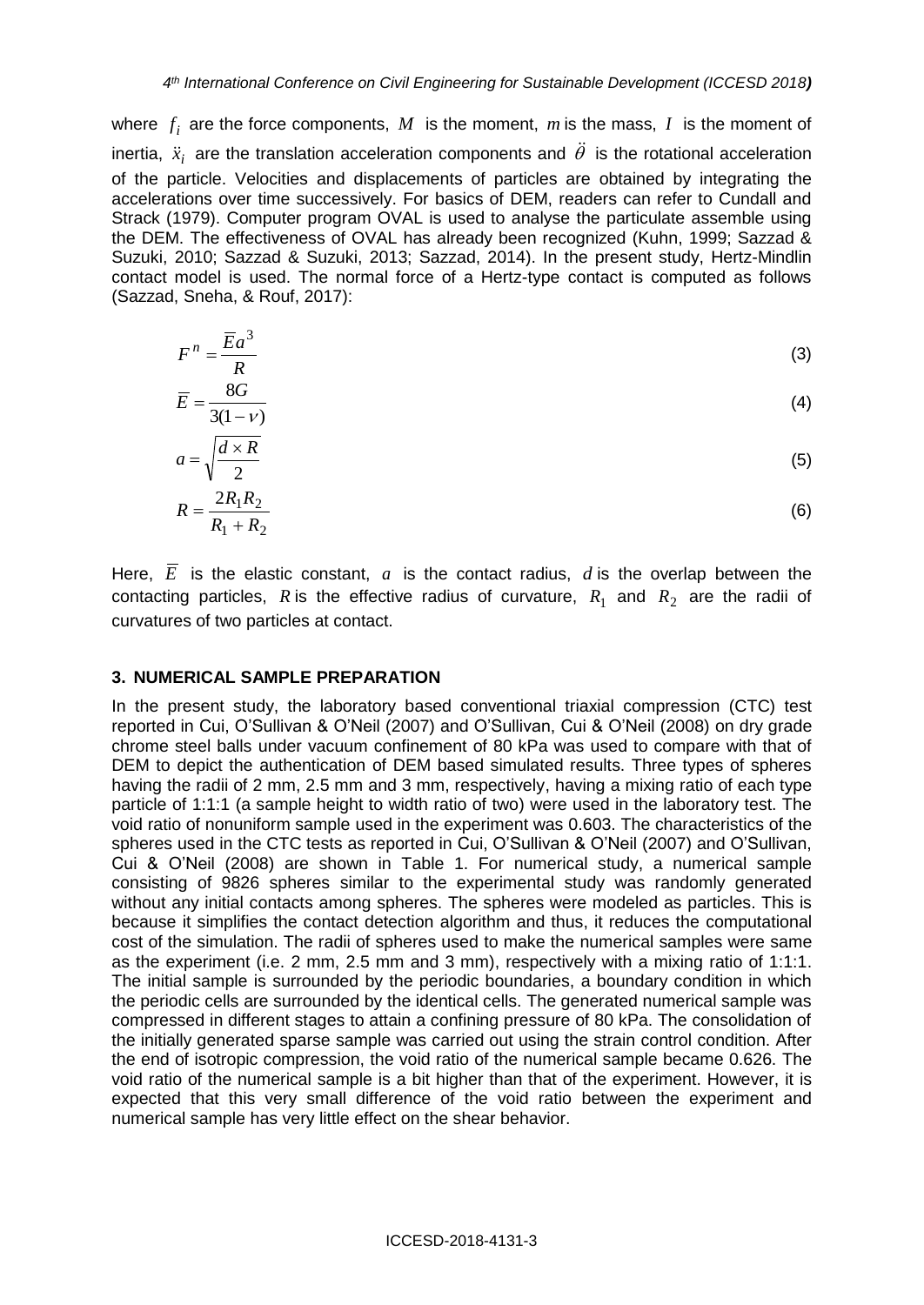| <b>Properties</b>                       | <b>Values</b>       |
|-----------------------------------------|---------------------|
| Density of spheres (kg/m <sup>3</sup> ) | $7.8 \times 10^{3}$ |
| Shear modulus (Pa)                      | $7.9 \times 10^{3}$ |
| Poisson's ratio                         | 0.28                |
| Interparticle friction angle (degree)   | 5.5                 |
| Boundary friction coefficient           | 0.228               |

Table 1: Characteristics of dry grade chrome steel balls used in the CTC test (after Cui, O'Sullivan & O'Neil 2007)

## **4. NUMERICAL SIMULATIONS**

The simulation of the CTC test was carried out under the strain control condition using DEM. A very small strain increment was assigned during shear. The material properties and DEM parameters used in the simulation are shown in Table 2. It should be noted that the properties of particles used in DEM simulation are same as that of grade chrome steel balls used in the experiment (CTC test). To monitor the quasi-static condition, a non-dimensional index is defined as follows (Sazzad, Sneha, & Rouf, 2017; Sazzad, 2014):

$$
I_{uf} = \sqrt{\frac{\sum_{i=1}^{N_p} F_{ubf}^2 / N_p}{\sum_{i=1}^{N_c} F^2 / N_c}} \times 100\,(%)
$$
 (7)

where  $F_{ubf}$  ,  $F$  ,  $N_p$  and  $N_c$  denote the unbalanced force, contact force, number of particles and number of contacts, respectively. Index  $I_{uf}$  is directly related to the accuracy of the simulation. Lower the value of  $I_{uf}$  , higher the accuracy of the simulation.

Table 2: Material properties and DEM parameters used in the present study

| <b>Properties</b>                       | <b>Values</b>        |
|-----------------------------------------|----------------------|
| Density of spheres (kg/m <sup>3</sup> ) | $7.8 \times 10^{3}$  |
| Shear modulus (Pa)                      | $7.9 \times 10^{3}$  |
| Poisson's ratio                         | 0.28                 |
| Interparticle friction angle (degree)   | 1 to $50$            |
| Increment of time step (s)              | $1.0 \times 10^{-6}$ |
| Damping coefficients                    | 0.10                 |

# **5. VALIDATION OF SIMULATED RESULTS**

The simulation of the CTC test was carried out under the strain control condition using DEM. The Simulated stress-strain behavior is compared with the laboratory CTC test as reported in Cui, O'Sullivan & O'Neil (2007) and depicted in Figure 2 The normalized deviatoric stress,  $q$  in Figure 2 is defined as  $q = (\sigma_1 - \sigma_3)/\sigma_3$ ,  $\sigma_1$  and  $\sigma_3$  are the stresses in vertical and lateral directions, respectively. It is noted that the stress-strain behavior by DEM has excellent agreement with the laboratory CTC test reported in Cui, O'Sullivan & O'Neil (2007). This quantitative validation of the simulated results with the experiment depicts the versatile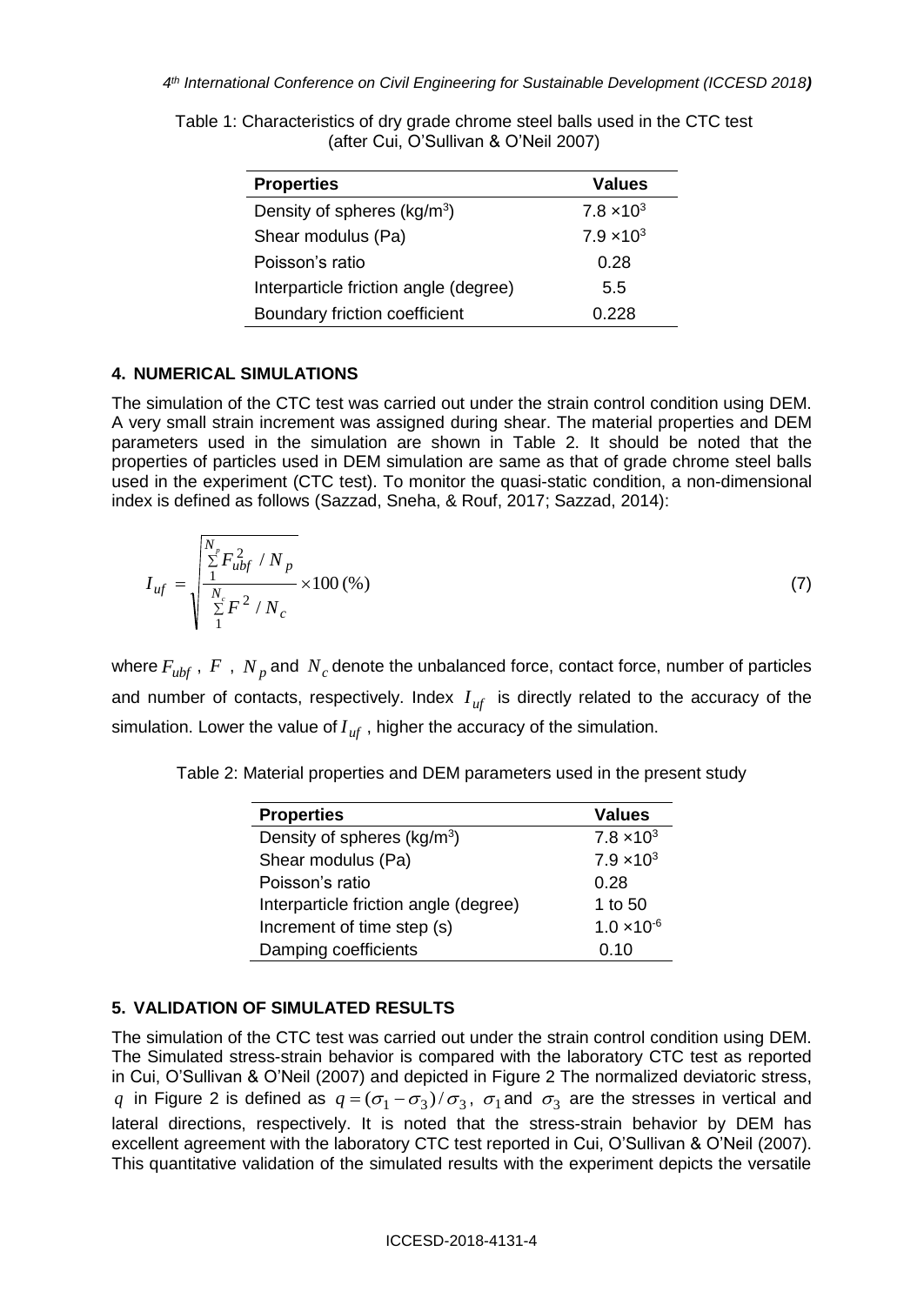nature of the present study by DEM and proofs that DEM can successfully replicate the behavior of granular materials quantitatively.



Figure 2: Comparison of the simulated stress-strain behavior using DEM with the experiment reported in Cui, O'Sullivan & O'Neil (2007)

### **6. EFFECT OF INTERPARTICLE FRICTION ANGLE**

The effect of interparticle friction angle is studied in this section. For this reason, several CTC tests were simulated for varying interparticle friction angles ranging from 1 to 50 degrees. Figure 3 shows the stress-strain behavior of granular materials for three different interparticle friction angles (i.e. 5, 25 and 45 degrees) during shear. It is observed that the interparticle friction angle has severe effect on the stress-strain behavior. The peak stress increases with the increase of the interparticle friction angle. Same behavior is also reported in earlier DEM studies (Sazzad and Islam, 2008; Sazzad, Alam & Rowshan, 2017). The evolution of the volumetric strain with axial strain is depicted in Figure 4.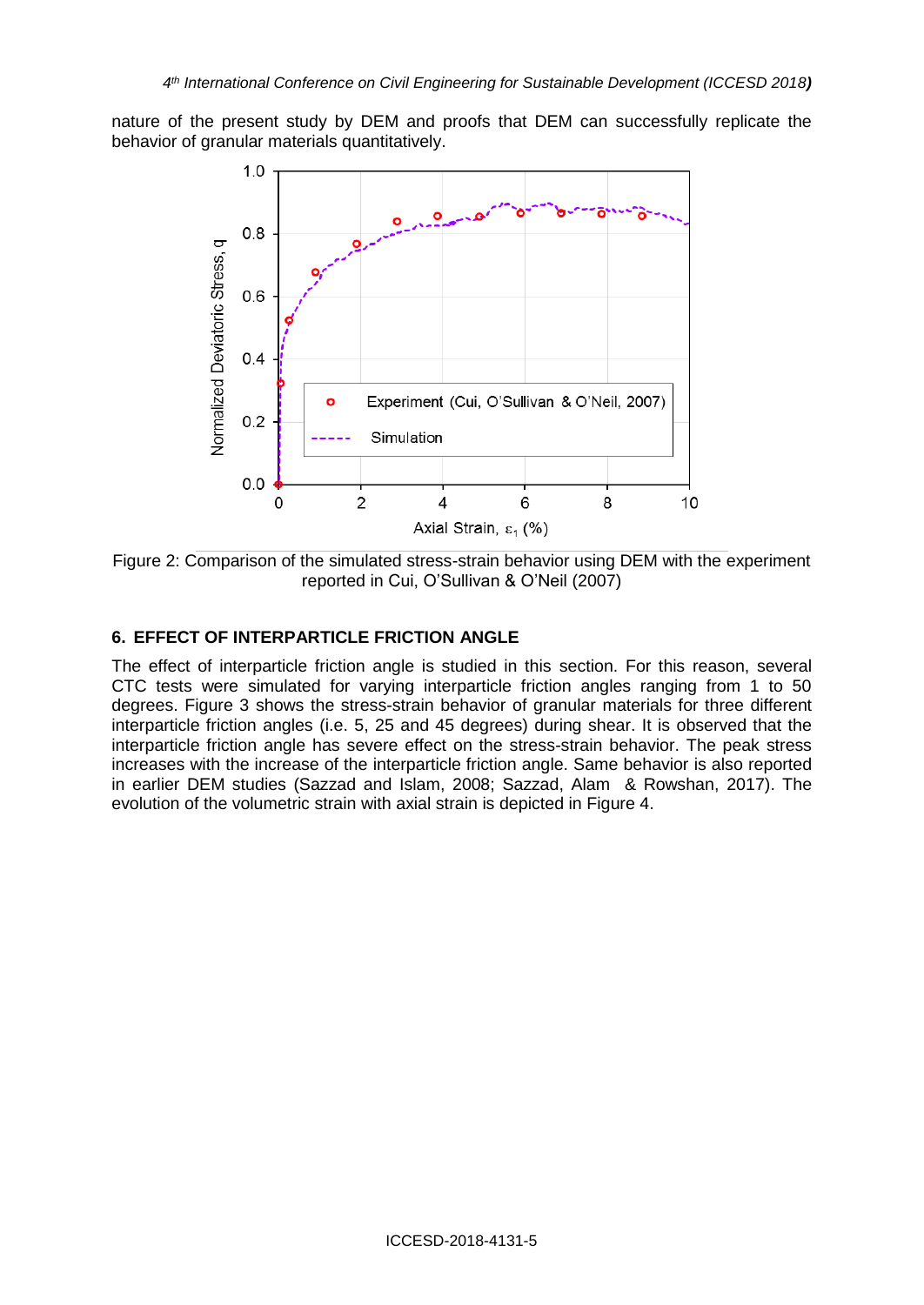

Figure 3: Stress-strain relationship for varying interparticle friction angle



Figure 4: Evolution of volumetric strain for varying interparticle friction angle

The volumetric strain is defined as  $\varepsilon_v = \varepsilon_1 + 2\varepsilon_3$ , where  $\varepsilon_1$  is the strain in  $x_1$ - direction and  $\varepsilon_3$  is the strain in  $x_3$ - direction. The positive value of strain indicates compression while the negative value indicates dilation. It is observed that dilation of the sample increases with the increase of interparticle friction angle. The relationship between the elastic modulus and interparticle friction angle at small strain lower than 0.001% is depicted in Figure 5.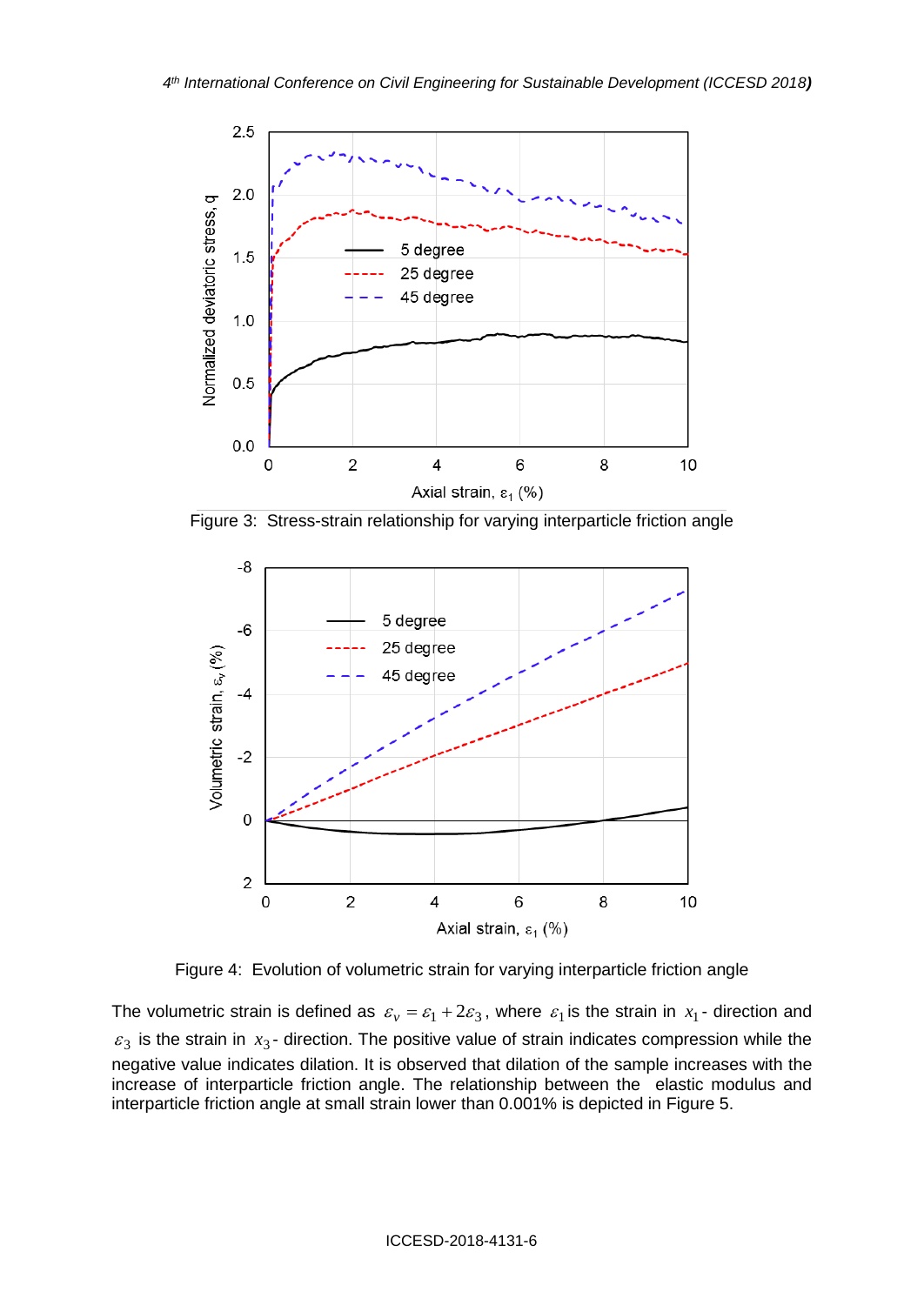

Figure 5: Relationship between the elastic modulus and interparticle friction angle at small strain range lower than 0.001%

The elastic modulus increases sharply with the increase of the interparticle friction angle up to 10 degree and beyond that the elastic modulus becomes almost constant with the further increase of interparticle friction angle. So, it can be concluded that elastic modulus is the function of the interparticle friction angle for the lower range of interparticle friction angle only.

## **7. CONCLUSIONS**

This study simulated the stress-strain behavior of a numerical sample consisting of 9826 spheres similar to dry Grade chrome steel balls reported in Cui, O'Sullivan & O'Neil (2007). An excellent agreement between the simulated and experimental stress-strain behavior was observed. This illustrates the accuracy and perfectness of the simulation using DEM. The effect of the variation of the interparticle friction angle on the stress-strain-dilative behavior was investigated. It is observed that interparticle friction angle severely affects the stressstrain behavior at peak stress state. Peak stress increases with the increase of the interparticle friction angle. The dilation also increases with the increase of the interparticle friction angle. The stiffness parameter i.e. the elastic modulus is also calculated at a very at small strain range lower than 0.001%. The relationship between the elastic modulus and the interparticle friction angle is illustrated. It is noted that the value of elastic modulus increases with the increase of interparticle friction angle for lower values of interparticle friction angle. So it can be concluded that elastic modulus is the function of the interparticle friction angle for its lower value only.

### **REFERENCES**

Cui, L., O'Sullivan, C., & O'Neil, S. (2007). An analysis of the triaxial apparatus using a mixed boundary three-dimensional discrete element model. *Geotechnique*, 57(10), 831–844.

Cundall, P.A. (1971). A computer model for simulating progressive, large scale movement in blocky rock systems. *Proc. Symp. Int. Soc. Rock Mech., Inst. Civ. Engrg*., 2(8), 129-136.

Enomoto, T. (2016). Effects of grading and particle characteristics on small strain properties of granular materials. *Soils and Foundations,* 56(4), 745–750.